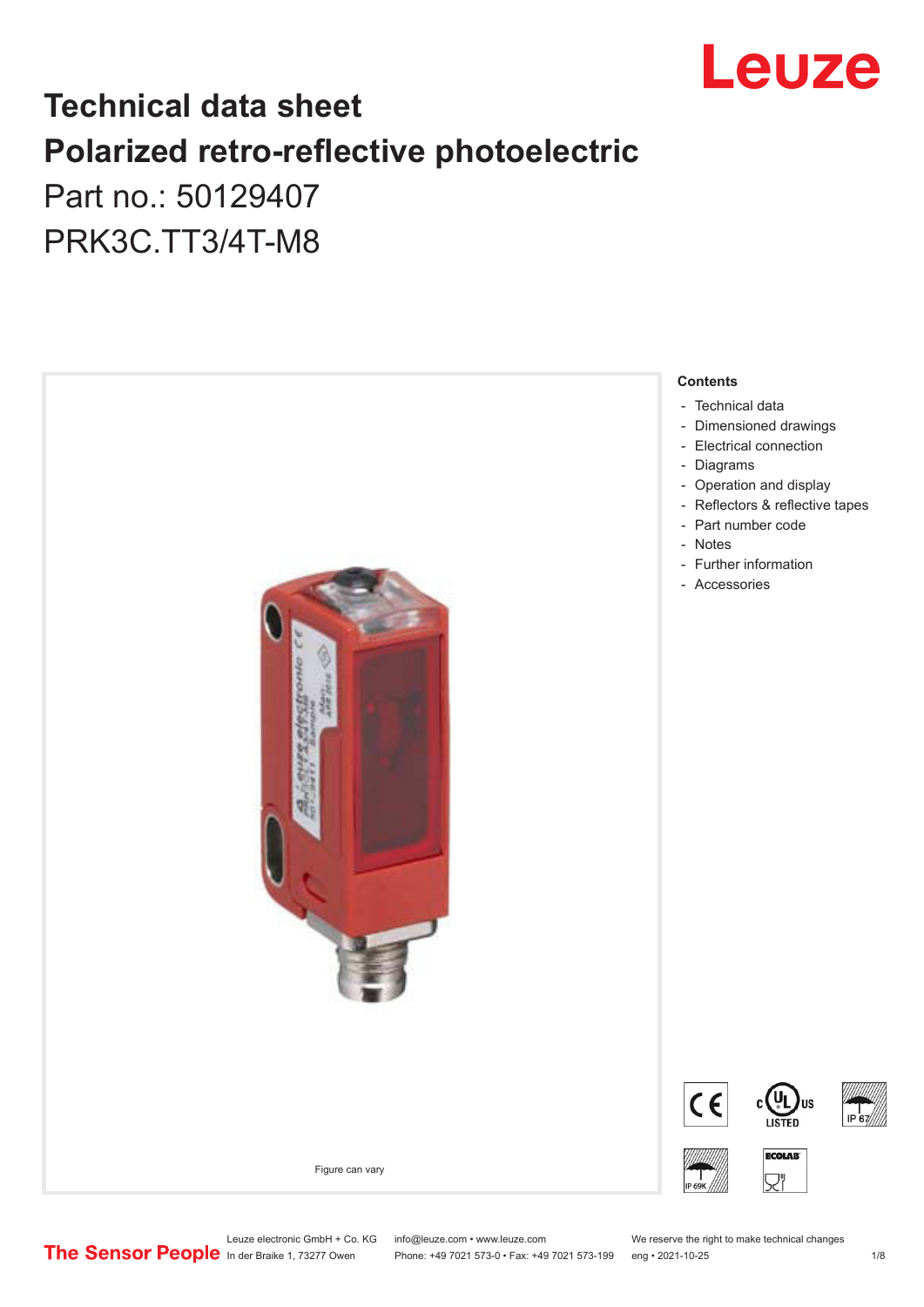## <span id="page-1-0"></span>**Technical data**

# Leuze

#### **Basic data**

|                    | <b>Basic data</b>                              |                                         |  |
|--------------------|------------------------------------------------|-----------------------------------------|--|
| <b>Series</b>      |                                                | ЗC                                      |  |
|                    | <b>Operating principle</b>                     | Reflection principle                    |  |
| <b>Application</b> |                                                | Detection of highly transparent bottles |  |
|                    |                                                | Detection of transparent films          |  |
|                    | <b>Special version</b>                         |                                         |  |
|                    | <b>Special version</b>                         | Autocollimation                         |  |
|                    |                                                | Teach input                             |  |
|                    |                                                | <b>Tracking function</b>                |  |
|                    |                                                |                                         |  |
|                    | <b>Optical data</b>                            |                                         |  |
|                    | <b>Operating range</b>                         | Guaranteed operating range              |  |
|                    | <b>Operating range</b>                         | $03$ m, With reflector $TK(S)$ 100x100  |  |
|                    | <b>Operating range limit</b>                   | Typical operating range                 |  |
|                    | <b>Operating range limit</b>                   | $0$ 3.6 m, With reflector TK(S) 100x100 |  |
|                    | <b>Light source</b>                            | LED, Red                                |  |
|                    | Wavelength                                     | 635 nm                                  |  |
|                    | <b>Transmitted-signal shape</b>                | Pulsed                                  |  |
|                    | LED group                                      | Exempt group (in acc. with EN 62471)    |  |
|                    |                                                |                                         |  |
|                    | <b>Electrical data</b>                         |                                         |  |
|                    | <b>Protective circuit</b>                      | Polarity reversal protection            |  |
|                    |                                                | Short circuit protected                 |  |
|                    |                                                |                                         |  |
|                    | Performance data                               |                                         |  |
|                    | Supply voltage U <sub>B</sub>                  | 10  30 V, DC, Incl. residual ripple     |  |
|                    | <b>Residual ripple</b>                         | 0  15 %, From $U_{\rm B}$               |  |
|                    | <b>Open-circuit current</b>                    | 015mA                                   |  |
|                    | Inputs                                         |                                         |  |
|                    | Number of teach inputs                         | 1 Piece(s)                              |  |
|                    |                                                |                                         |  |
|                    | <b>Teach inputs</b>                            |                                         |  |
|                    | <b>Voltage type</b>                            | DC                                      |  |
|                    | Switching voltage                              | high: $\geq 0.65 \times U_{\rm B}$      |  |
|                    |                                                | low: $\leq 0.35 \times U_{\rm B}$       |  |
|                    | <b>Delay</b>                                   | 1 ms                                    |  |
|                    | Input resistance                               | 20,000 Ω                                |  |
|                    |                                                |                                         |  |
|                    | Teach input 1<br><b>Assignment</b>             | Connection 1, pin 2                     |  |
|                    | <b>Function</b>                                | Keyboard lockout                        |  |
|                    |                                                | Light/dark switching                    |  |
|                    |                                                | Sensitivity adjustment                  |  |
|                    | <b>Active switching state</b>                  | High                                    |  |
|                    |                                                |                                         |  |
|                    | Outputs                                        |                                         |  |
|                    | Number of digital switching outputs 1 Piece(s) |                                         |  |
|                    |                                                |                                         |  |
|                    | <b>Switching outputs</b>                       |                                         |  |
|                    | <b>Voltage type</b>                            | DC                                      |  |
|                    | Switching current, max.                        | 100 mA                                  |  |
|                    | <b>Switching voltage</b>                       | high: $\geq (U_{B} - 2V)$               |  |
|                    |                                                | Low: $\leq$ 2V                          |  |
|                    |                                                |                                         |  |
|                    | <b>Switching output 1</b><br><b>Assignment</b> | Connection 1, pin 4                     |  |
|                    | <b>Switching element</b>                       | Transistor, PNP                         |  |
|                    |                                                |                                         |  |

#### **Timing**

| <b>Switching frequency</b> | 1.500 Hz         |
|----------------------------|------------------|
| Response time              | $0.33$ ms        |
| Readiness delay            | $300 \text{ ms}$ |
| Response jitter            | $110$ us         |
|                            |                  |

#### **Connection**

| <b>Connection 1</b>       |                |  |  |  |
|---------------------------|----------------|--|--|--|
| <b>Function</b>           | Signal IN      |  |  |  |
|                           | Signal OUT     |  |  |  |
|                           | Voltage supply |  |  |  |
| <b>Type of connection</b> | Connector      |  |  |  |
| <b>Thread size</b>        | M <sub>8</sub> |  |  |  |
| <b>Type</b>               | Male           |  |  |  |
| <b>Material</b>           | Metal          |  |  |  |
| No. of pins               | 4 -pin         |  |  |  |

#### **Mechanical data**

| Dimension (W x H x L)             | 11.4 mm x 34.2 mm x 18.3 mm  |  |
|-----------------------------------|------------------------------|--|
| <b>Housing material</b>           | <b>Plastic</b>               |  |
| <b>Plastic housing</b>            | PC-ABS                       |  |
| Lens cover material               | Plastic / PMMA               |  |
| Net weight                        | 10q                          |  |
| <b>Housing color</b>              | Red                          |  |
| <b>Type of fastening</b>          | Through-hole mounting        |  |
|                                   | Via optional mounting device |  |
| <b>Compatibility of materials</b> | <b>ECOLAB</b>                |  |

#### **Operation and display**

| Type of display                     | I FD.                  |
|-------------------------------------|------------------------|
| Number of LEDs                      | 2 Piece(s)             |
| <b>Operational controls</b>         | Teach button           |
| Function of the operational control | Sensitivity adjustment |

#### **Environmental data**

| Ambient temperature, operation | $-4060 °C$ |
|--------------------------------|------------|
| Ambient temperature, storage   | -40  70 °C |

#### **Certifications**

| Degree of protection     | IP 67         |
|--------------------------|---------------|
|                          | IP 69K        |
| <b>Protection class</b>  | Ш             |
| <b>Certifications</b>    | c UL US       |
| <b>Standards applied</b> | IEC 60947-5-2 |

#### **Classification**

| <b>Customs tariff number</b> | 85365019 |  |
|------------------------------|----------|--|
| eCl@ss 5.1.4                 | 27270902 |  |
| eCl@ss 8.0                   | 27270902 |  |
| eCl@ss 9.0                   | 27270902 |  |
| eCl@ss 10.0                  | 27270902 |  |
| eCl@ss 11.0                  | 27270902 |  |
| <b>ETIM 5.0</b>              | EC002717 |  |
| <b>ETIM 6.0</b>              | EC002717 |  |
| <b>ETIM 7.0</b>              | EC002717 |  |

**Switching principle** Light switching

Leuze electronic GmbH + Co. KG info@leuze.com • www.leuze.com We reserve the right to make technical changes<br>
The Sensor People in der Braike 1, 73277 Owen Phone: +49 7021 573-0 • Fax: +49 7021 573-199 eng • 2021-10-25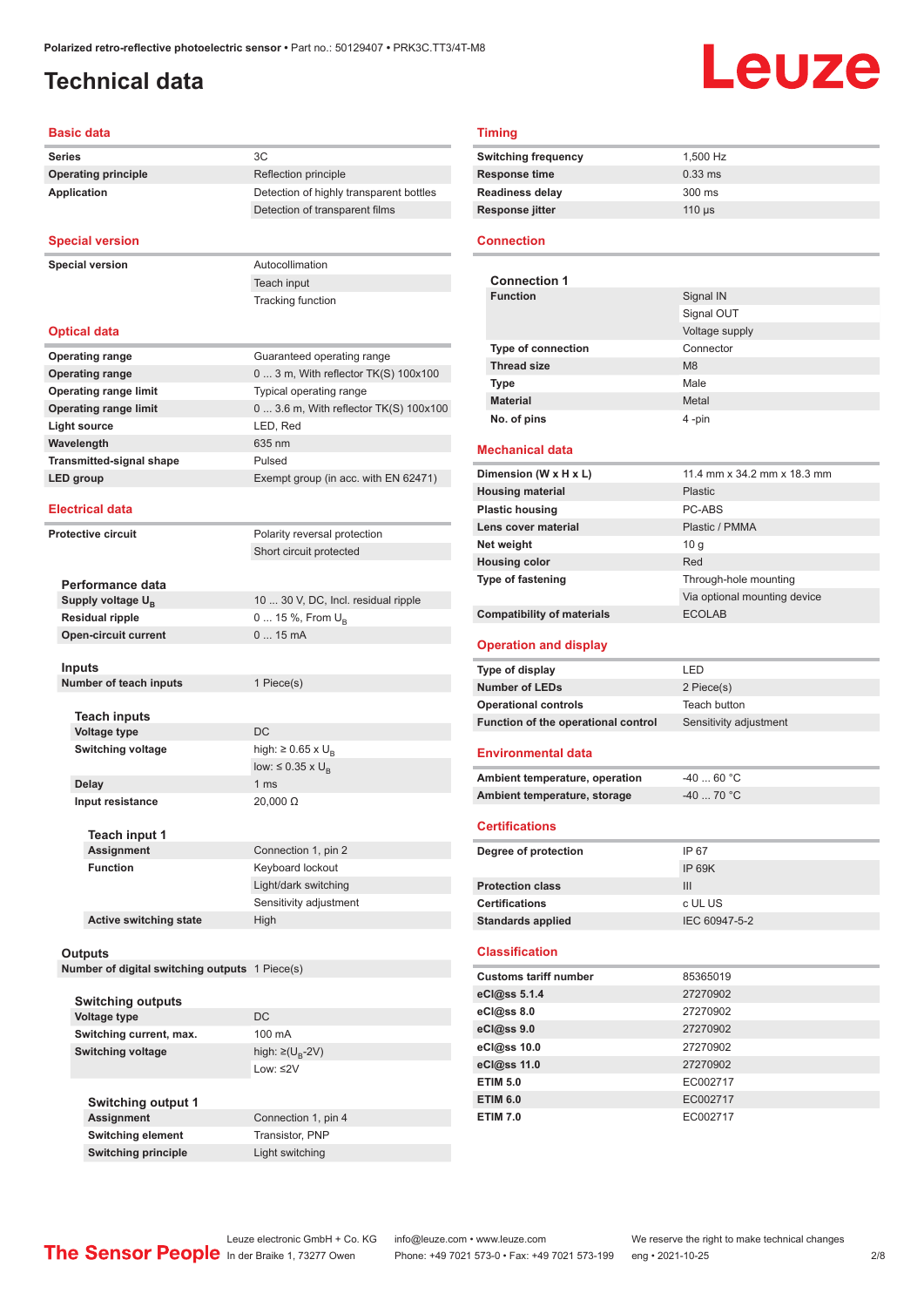## <span id="page-2-0"></span>**Dimensioned drawings**



All dimensions in millimeters



- A Green LED
- B Yellow LED
- C Optical axis D Teach button
- E Mounting sleeve (standard)
- F Threaded sleeve (3C.B series)

## **Electrical connection**

#### **Connection 1**

| <b>Function</b>    | Signal IN      |
|--------------------|----------------|
|                    | Signal OUT     |
|                    | Voltage supply |
| Type of connection | Connector      |
| <b>Thread size</b> | M <sub>8</sub> |
| <b>Type</b>        | Male           |
| <b>Material</b>    | Metal          |
| No. of pins        | 4-pin          |

#### **Pin Pin assignment 1** V+ **2** Teach-in

| $\overline{2}$ | Teach-in         |
|----------------|------------------|
| 3              | GND              |
| 4              | OUT <sub>1</sub> |
|                |                  |

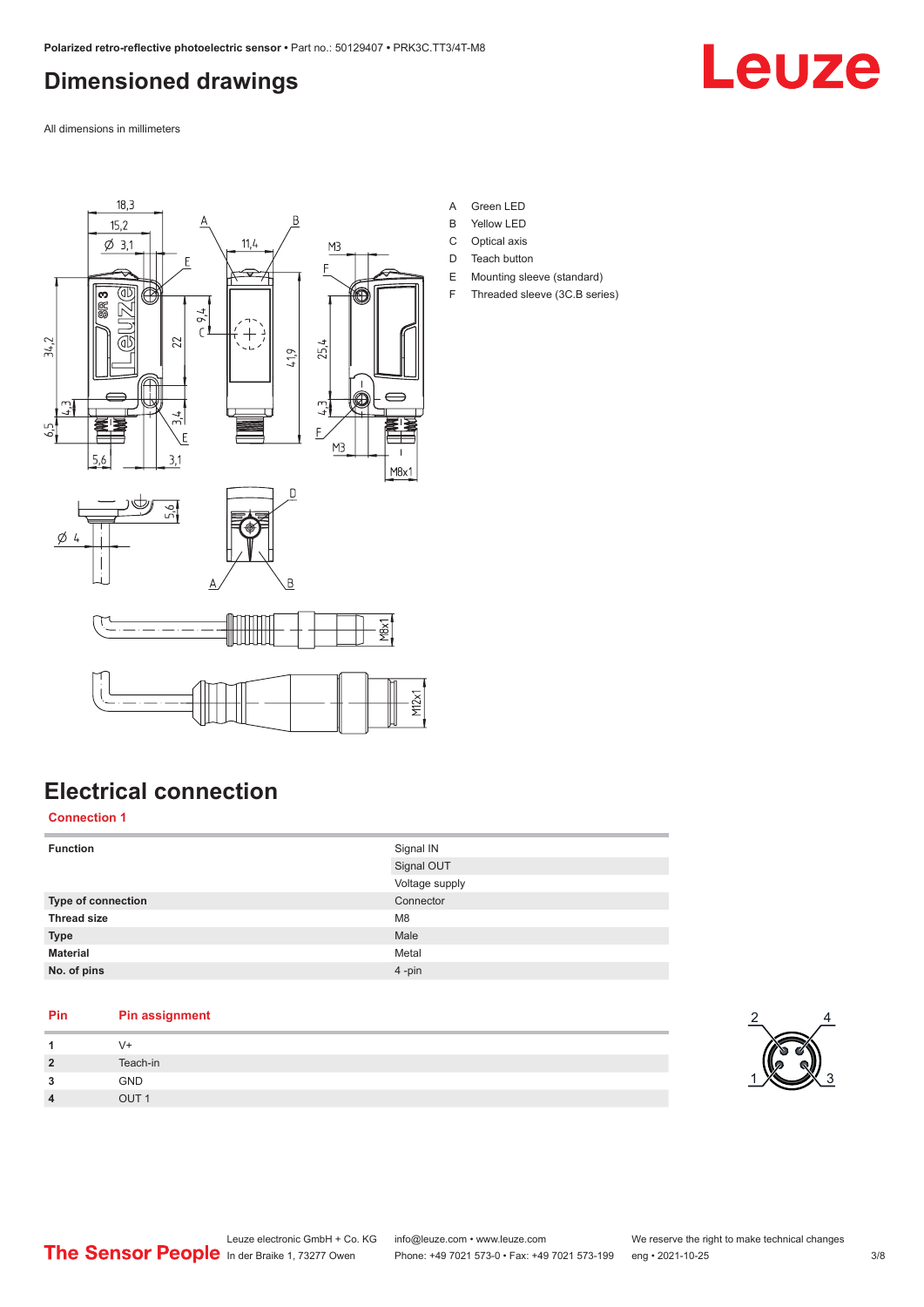#### <span id="page-3-0"></span>**Diagrams**

## Leuze

Typ. response behavior



- x Distance [m]
- Misalignment [mm]

Typ. function reserve

x



## **Operation and display**

|   | <b>Display</b>           | Meaning               |
|---|--------------------------|-----------------------|
|   | Green, continuous light  | Operational readiness |
| 2 | Yellow, continuous light | Light path free       |

## **Reflectors & reflective tapes**

| Part no. | <b>Designation</b> | <b>Operating range</b><br><b>Operating range</b> | <b>Description</b>                                                                                                                                                                                                                         |
|----------|--------------------|--------------------------------------------------|--------------------------------------------------------------------------------------------------------------------------------------------------------------------------------------------------------------------------------------------|
| 50117583 | MTKS 50x50.1       | 01.3m<br>01.6m                                   | Design: rechteckig<br>Triple reflector size: 1.2 mm<br>Reflective surface: 50 mm x 50 mm<br>Material: Kunststoff<br>Base material: Kunststoff<br>Chemical designation of the material: PMMA8N<br>Fastening: Durchgangsbefestigung, klebbar |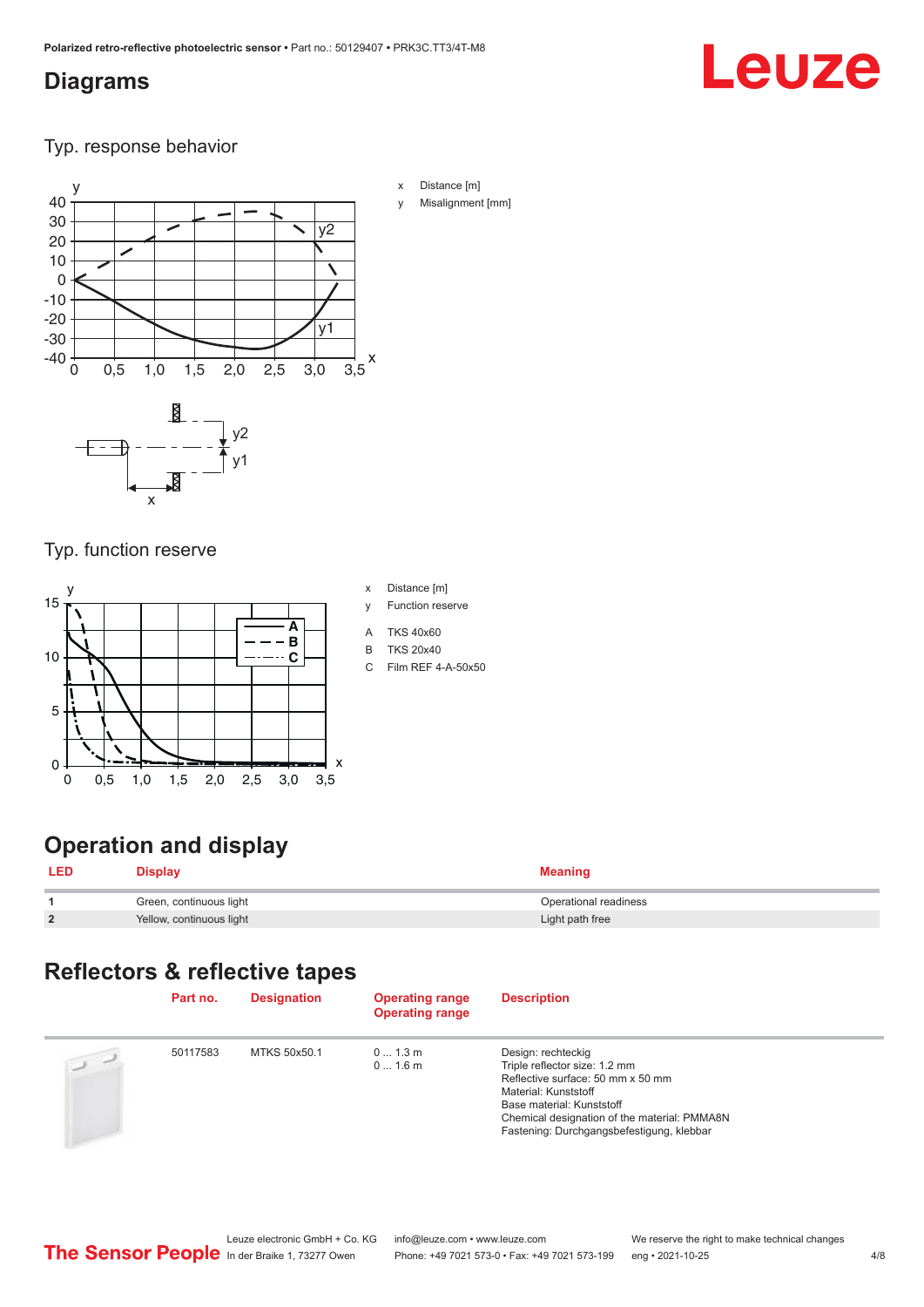### <span id="page-4-0"></span>**Reflectors & reflective tapes**

## **Leuze**

| Part no. | <b>Designation</b> | <b>Operating range</b><br><b>Operating range</b> | <b>Description</b>                                                                                                                                                                                                                         |
|----------|--------------------|--------------------------------------------------|--------------------------------------------------------------------------------------------------------------------------------------------------------------------------------------------------------------------------------------------|
| 50110192 | REF 6-A-50x50      | 0 1.2 m<br>01.4m                                 | Design: rechteckig<br>Triple reflector size: 0.3 mm<br>Reflective surface: 50 mm x 50 mm<br>Material: Kunststoff<br>Chemical designation of the material: PMMA<br>Fastening: selbstklebend                                                 |
| 50003192 | TK 100x100         | 03m<br>03.6m                                     | Design: rechteckig<br>Triple reflector size: 4 mm<br>Reflective surface: 96 mm x 96 mm<br>Material: Kunststoff<br>Base material: Kunststoff<br>Chemical designation of the material: PMMA8N<br>Fastening: Rückseite kann beklebt werden    |
| 50022816 | <b>TKS 100X100</b> | 03m<br>03.6m                                     | Design: rechteckig<br>Triple reflector size: 4 mm<br>Reflective surface: 96 mm x 96 mm<br>Material: Kunststoff<br>Base material: Kunststoff<br>Chemical designation of the material: PMMA8N<br>Fastening: Durchgangsbefestigung, klebbar   |
| 50081283 | <b>TKS 20X40</b>   | 01m<br>01.2m                                     | Design: rechteckig<br>Triple reflector size: 2.3 mm<br>Reflective surface: 16 mm x 38 mm<br>Material: Kunststoff<br>Base material: Kunststoff<br>Chemical designation of the material: PMMA8N<br>Fastening: Durchgangsbefestigung, klebbar |
| 50040820 | <b>TKS 40X60</b>   | 02m<br>02.4m                                     | Design: rechteckig<br>Triple reflector size: 4 mm<br>Reflective surface: 37 mm x 56 mm<br>Material: Kunststoff<br>Base material: Kunststoff<br>Chemical designation of the material: PMMA8N<br>Fastening: Durchgangsbefestigung, klebbar   |

#### **Part number code**

Part designation: **AAA 3C d EE-f.GG H/i J-K**

| AAA3C | Operating principle / construction<br>HT3C: Diffuse reflection sensor with background suppression<br>LS3C: Throughbeam photoelectric sensor transmitter<br>LE3C: Throughbeam photoelectric sensor receiver<br>PRK3C: Retro-reflective photoelectric sensor with polarization filter |
|-------|-------------------------------------------------------------------------------------------------------------------------------------------------------------------------------------------------------------------------------------------------------------------------------------|
| d     | Light type<br>n/a: red light<br>I: infrared light                                                                                                                                                                                                                                   |
| EE    | Light source<br>$n/a$ : LED<br>L1: laser class 1<br>$L2$ : laser class 2                                                                                                                                                                                                            |
|       | Preset range (optional)<br>n/a: operating range acc. to data sheet<br>xxxF: Preset range [mm]                                                                                                                                                                                       |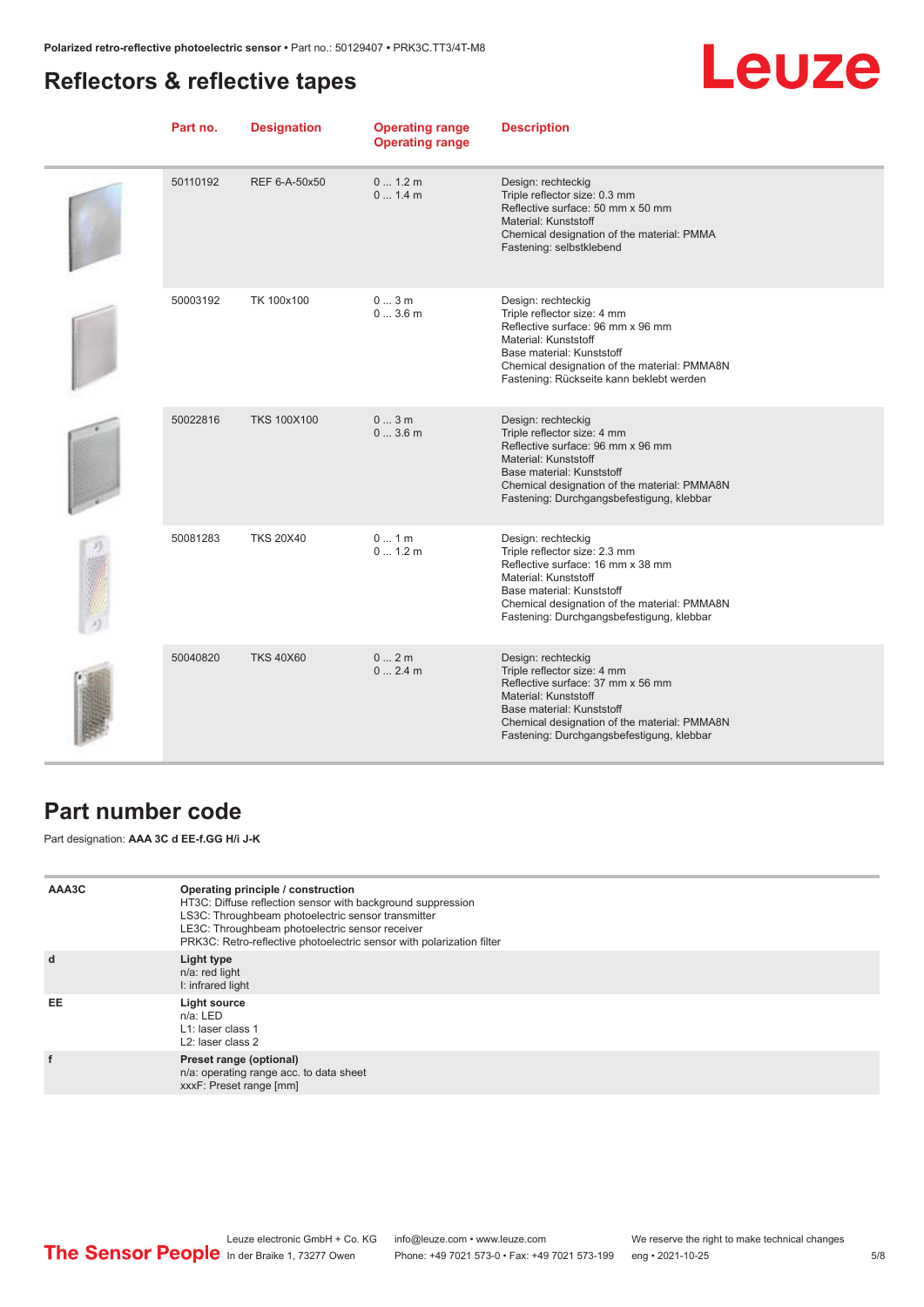#### <span id="page-5-0"></span>**Part number code**



| GG          | Equipment<br>n/a: standard<br>A: Autocollimation principle (single lens) for positioning tasks<br>B: Housing model with two M3 threaded sleeves, brass<br>F: Permanently set range<br>L: Long light spot<br>S: small light spot<br>T: autocollimation principle (single lens) for highly transparent bottles without tracking<br>TT: autocollimation principle (single lens) for highly transparent bottles with tracking<br>V: V-optics<br>XL: Extra long light spot<br>X: extended model<br>HF: Suppression of HF illumination (LED)                                                                              |
|-------------|---------------------------------------------------------------------------------------------------------------------------------------------------------------------------------------------------------------------------------------------------------------------------------------------------------------------------------------------------------------------------------------------------------------------------------------------------------------------------------------------------------------------------------------------------------------------------------------------------------------------|
| н           | Operating range adjustment<br>n/a with HT: range adjustable via 8-turn potentiometer<br>n/a with retro-reflective photoelectric sensors (PRK): operating range not adjustable<br>1: 270° potentiometer<br>3: teach-in via button<br>6: auto-teach                                                                                                                                                                                                                                                                                                                                                                   |
| j.          | Switching output/function OUT 1/IN: Pin 4 or black conductor<br>2: NPN transistor output, light switching<br>N: NPN transistor output, dark switching<br>4: PNP transistor output, light switching<br>P: PNP transistor output, dark switching<br>6: push-pull switching output, PNP light switching, NPN dark switching<br>G: Push-pull switching output, PNP dark switching, NPN light switching<br>L: IO-Link interface (SIO mode: PNP light switching, NPN dark switching)<br>8: activation input (activation with high signal)<br>X: pin not used<br>1: IO-Link / light switching (NPN) / dark switching (PNP) |
| J           | Switching output / function OUT 2/IN: pin 2 or white conductor<br>2: NPN transistor output, light switching<br>N: NPN transistor output, dark switching<br>4: PNP transistor output, light switching<br>P: PNP transistor output, dark switching<br>6: push-pull switching output, PNP light switching, NPN dark switching<br>G: Push-pull switching output, PNP dark switching, NPN light switching<br>W: warning output<br>X: pin not used<br>8: activation input (activation with high signal)<br>9: deactivation input (deactivation with high signal)<br>T: teach-in via cable                                 |
| κ           | <b>Electrical connection</b><br>n/a: cable, standard length 2000 mm, 4-wire<br>5000: cable, standard length 5000 mm, 4-wire<br>M8: M8 connector, 4-pin (plug)<br>M8.3: M8 connector, 3-pin (plug)<br>200-M8: cable, length 200 mm with M8 connector, 4-pin, axial (plug)<br>200-M8.3: cable, length 200 mm with M8 connector, 3-pin, axial (plug)<br>200-M12: cable, length 200 mm with M12 connector, 4-pin, axial (plug)                                                                                                                                                                                          |
| <b>Note</b> |                                                                                                                                                                                                                                                                                                                                                                                                                                                                                                                                                                                                                     |

 $\%$  A list with all available device types can be found on the Leuze website at www.leuze.com.

#### **Notes**

| Observe intended use!                                                                 |
|---------------------------------------------------------------------------------------|
| $\%$ This product is not a safety sensor and is not intended as personnel protection. |
| ₹ The product may only be put into operation by competent persons.                    |
| $\%$ Only use the product in accordance with its intended use.                        |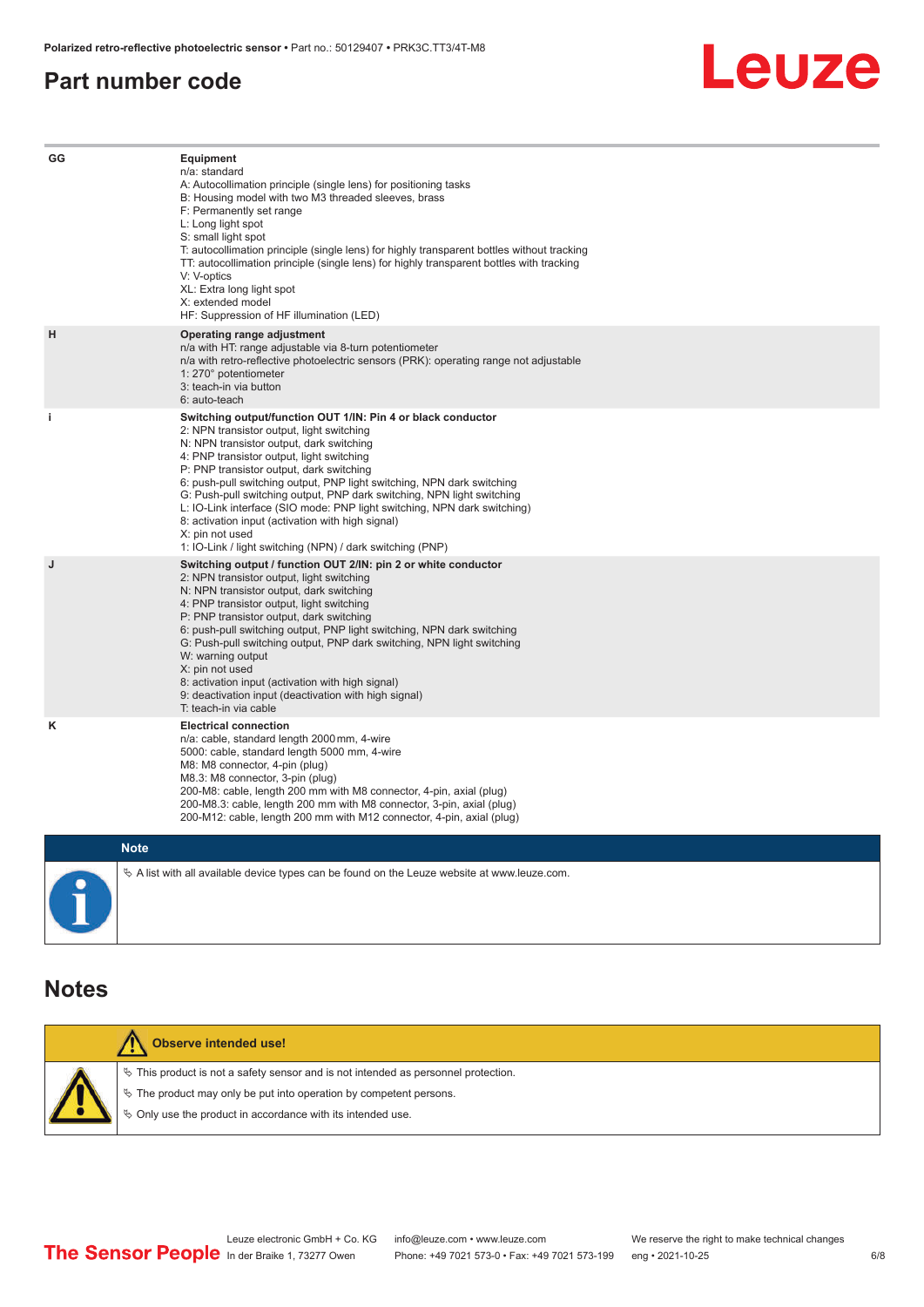### <span id="page-6-0"></span>**Notes**

## **Leuze**



#### **For UL applications:**

ª For UL applications, use is only permitted in Class 2 circuits in accordance with the NEC (National Electric Code). ª These proximity switches shall be used with UL Listed Cable assemblies rated 30V, 0.5A min, in the field installation, or equivalent (categories: CYJV/ CYJV7 or PVVA/PVVA7)

### **Further information**

- Light source: Average life expectancy 100,000 h at an ambient temperature of 25 °C
- Response time: For short decay times, an ohmic load of approx. 5 kOhm is recommended
- Sum of the output currents for both outputs, 50 mA for ambient temperatures > 40 °C
- The light spot may not exceed the reflector.
- Use of MTK(S) or REF 6-A- reflective tape is preferred.
- For REF 6-A reflective tape, the sensor's side edge must be aligned parallel to the side edge of the reflective tape.

#### **Accessories**

### Connection technology - Connection cables

|   | Part no. | <b>Designation</b> | <b>Article</b>   | <b>Description</b>                                                                                                                                |
|---|----------|--------------------|------------------|---------------------------------------------------------------------------------------------------------------------------------------------------|
| ŧ | 50130850 | KD U-M8-4A-V1-050  | Connection cable | Connection 1: Connector, M8, Axial, Female, 4 -pin<br>Connection 2: Open end<br>Shielded: No<br>Cable length: 5,000 mm<br>Sheathing material: PVC |
|   | 50130871 | KD U-M8-4W-V1-050  | Connection cable | Connection 1: Connector, M8, Angled, Female, 4-pin<br>Connection 2: Open end<br>Shielded: No<br>Cable length: 5,000 mm<br>Sheathing material: PVC |

#### Mounting technology - Mounting brackets

|     | Part no. | <b>Designation</b> | <b>Article</b>  | <b>Description</b>                                                                                                                                                                       |
|-----|----------|--------------------|-----------------|------------------------------------------------------------------------------------------------------------------------------------------------------------------------------------------|
| 474 | 50060511 | BT <sub>3</sub>    | Mounting device | Design of mounting device: Angle, L-shape<br>Fastening, at system: Through-hole mounting<br>Mounting bracket, at device: Screw type<br>Type of mounting device: Rigid<br>Material: Metal |